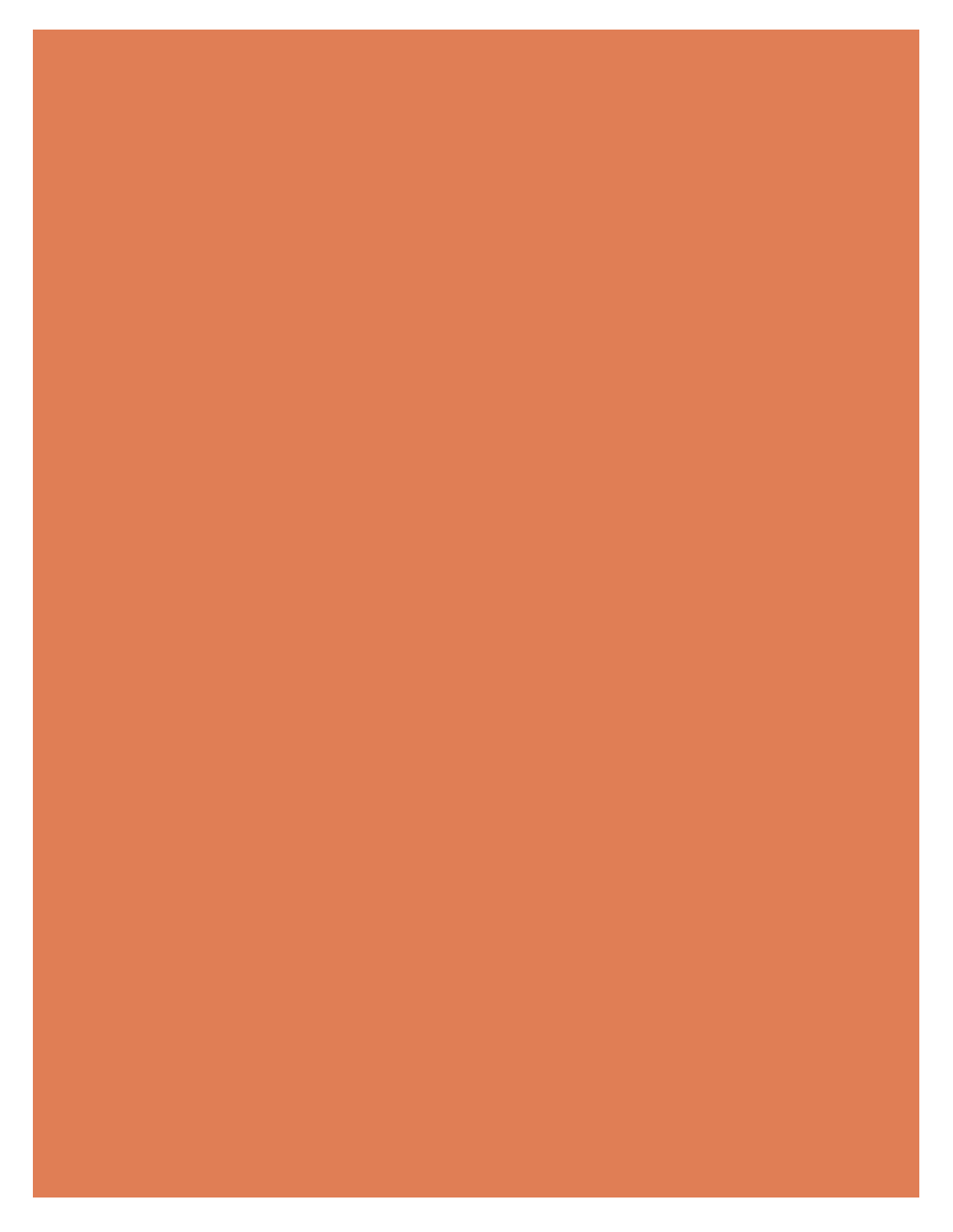### **Introduction**

On 8 June 2021, the Global HIV Prevention Coalition (GPC) Secretariat together with the GPC Working Group organized a side event during the United Nations (UN) High-Level Meeting on HIV/AIDS on June 8, 2021, titled **"No Prevention, No End. The importance of HIV prevention – How Leadership can turn an epidemic"**. The session took place from 08:00 to 09:30 (ET) and was co-hosted by the Global HIV Prevention Coalition Co-Chairs and members of the Global HIV Prevention Working Group: UNFPA, WHO, UNICEF, UNAIDS, AVAC, Frontline AIDS, ATHENA Network, NSWP, BMGF, PEPFAR, The Global Fund, IPPF, Institute of Tropical Medicine Antwerp, NACC Kenya and NAC Zimbabwe.

The session was facilitated and moderated by Mia Malan, Bhekisisa Center for Health Journalism. Bhekisisa has also provided this summary report.

The session can be viewed on the YouTube link <https://www.youtube.com/watch?v=I8o-7gPSuf4>

# **Background**

It has been 5 years since Member States signed the 2016 Political Declaration on Ending AIDS committing to reducing the annual number of new HIV infections to fewer than 500 000 by 2020. The UN Secretary-General's report shows us that we have failed to reach this target.

In 2019 an estimated 1.7 million people were infected with HIV. Of these 280,000 were among adolescent girls and young women who account for 1 in 4 infections new infections in sub–Saharan Africa, while HIV infections among gay men and other men who have sex with men increased by 25 per cent between 2010 and 2019, and annual infections among sex workers, people who inject drugs and transgender people have barely changed. As a result, key populations and their sexual partners accounted for 62 per cent of all new HIV infections worldwide in 2019.<sup>1</sup>

Despite having an excellent array of HIV prevention interventions at our fingertips, none of the recommended prevention packages got close to being delivered to half the people who need them.

Condom use by young women and young men declined in many countries in sub-Saharan Africa and the provision of PrEP, although increasing, remains largely inadequate. Combination prevention for all key populations has not been prioritized in many settings, for example, harm reduction for people who use drugs is absent or insufficient in all but a handful of affected countries. Whilst an additional 15 million men and boys across 15 priority countries received voluntary medical circumcision since 2016, which is an achievement, the target was 25 million by 2020.

Alongside this context of missed HIV prevention targets, the COVID-19 pandemic brings further difficulties, shutting HIV prevention services and driving up human rights abuses, gender-based violence, poverty, and other drivers of HIV infection. Faced with these challenges, there is a pressing need to act more decisively to scale up HIV prevention provision and to rapidly eliminate persisting barriers to progress.

Building on the recommendations of the UN Secretary-General's report, this session highlighted the urgent need to build on the commitments made by political leaders and boost leadership for HIV

<sup>1</sup> 2019 Data is based on the Secretary General's Report [https://www.unaids.org/sites/default/files/media\\_asset/A-](https://www.unaids.org/sites/default/files/media_asset/A-75-836_en.pdf)[75-836\\_en.pdf](https://www.unaids.org/sites/default/files/media_asset/A-75-836_en.pdf)

A new Global AIDS Report with 2020 data will be launched in July 2021.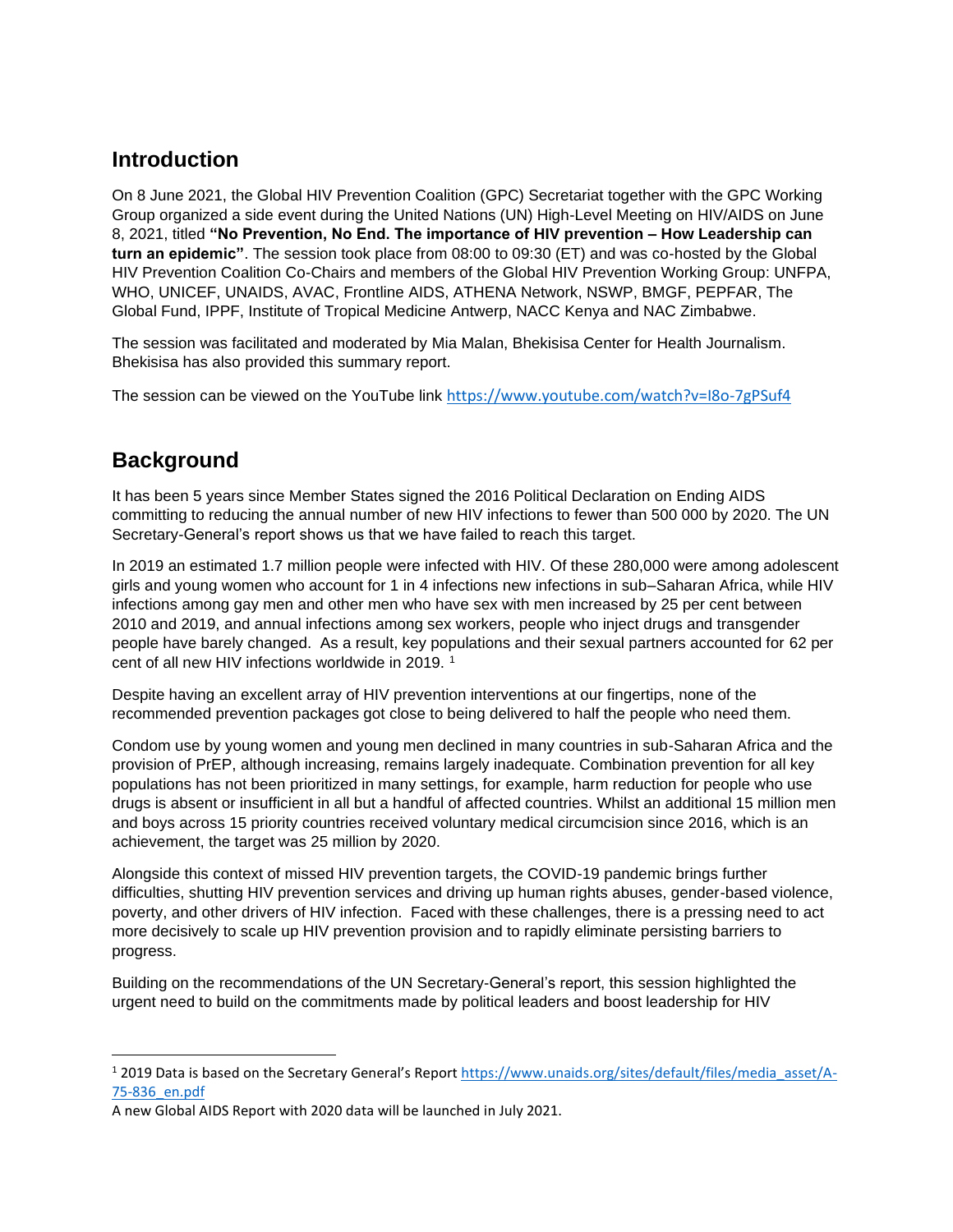prevention responses with the decisive actions needed to get on-track to achieve the 2030 HIV prevention targets.

The session spotlighted examples where leadership on prevention has made a major difference in key aspects of the response such as ensuring strong community engagement, enabling rights-based and multisectoral approaches and promoting the consistent use of data driven priority actions. The session also addressed persistent gaps and inequalities in the scale of prevention programs, technical capacities, timely policy action and sufficient financing, including in relation to maintaining and protecting essential prevention for priority populations during the COVID -19 crisis, and how to prepare for the accelerated introduction of new prevention options.

The session made the case for political and community commitment, dedicated HIV prevention programmes and adequate investment in prevention.

### **Specific topics covered, included:**

- HIV prevention leadership and what it looks like in the global diplomacy space;
- **EXECT** Lessons from Vietnam and advice to governments about how to scale up harm reduction programmes;
- Nigeria's experience with addressing gender imbalances that contribute to the spread of HIV;
- Why precision prevention in public health makes good investment sense;
- **•** Addressing the imbalances between HIV prevention and sexual health, particularly with regard to contraceptive services;
- Tackling criminalization and stigmatization of LGBTQ communities in the UK;
- **How the eSwatini government is creating national systems to help achieve the country's 2025** HIV prevention target;
- The need for leadership to scale up key population-led prevention: and
- **How can we leverage the lived experience of young people living with HIV to lead on promoting** HIV prevention.

# **Panelists**

The 11 panelists who spoke at the session included:

- **Natalia Kanem, Executive Director, UNFPA and co-convener of the Global HIV Prevention Coalition**
- **EXECTE:** Neville Gertze, Permanent Representative of Namibia to the UN
- Mitchell Warren, Executive Director, AVAC, Co-Chair Global HIV Prevention Coalition
- **Nguyễn Thanh Long, Minister of Health, Vietnam**
- **Dame Pauline Tallen, Minister of Women Affairs, Nigeria**
- Peter Sands, Executive Director, The Global Fund to Fight HIV/AIDS, Tuberculosis and Malaria
- **Pascalle Grotenhuis, Director Social Development and Ambassador for Women's Rights and** Gender Equality, the Netherlands
- **E** Lord Norman Fowler, Former Lord Speaker, UK. UNAIDS Ambassador
- **Khanya Mabuza, Executive Director, National Emergency Response Council on HIV/AIDS,** eSwatini
- **E.** Simón Cazal, Director, SomosGay, Paraguay
- Joyce Ouma, Y+ Global Network. CCM representative of YPLHIV, Kenya

Invited comments from seven government partners and community representatives included:

- Darren Welch, Director of Global Health, Foreign, Commonwealth & Development Office, UK
- **E.** Lillian Benjamin, Young Woman Advocate ATHENA Network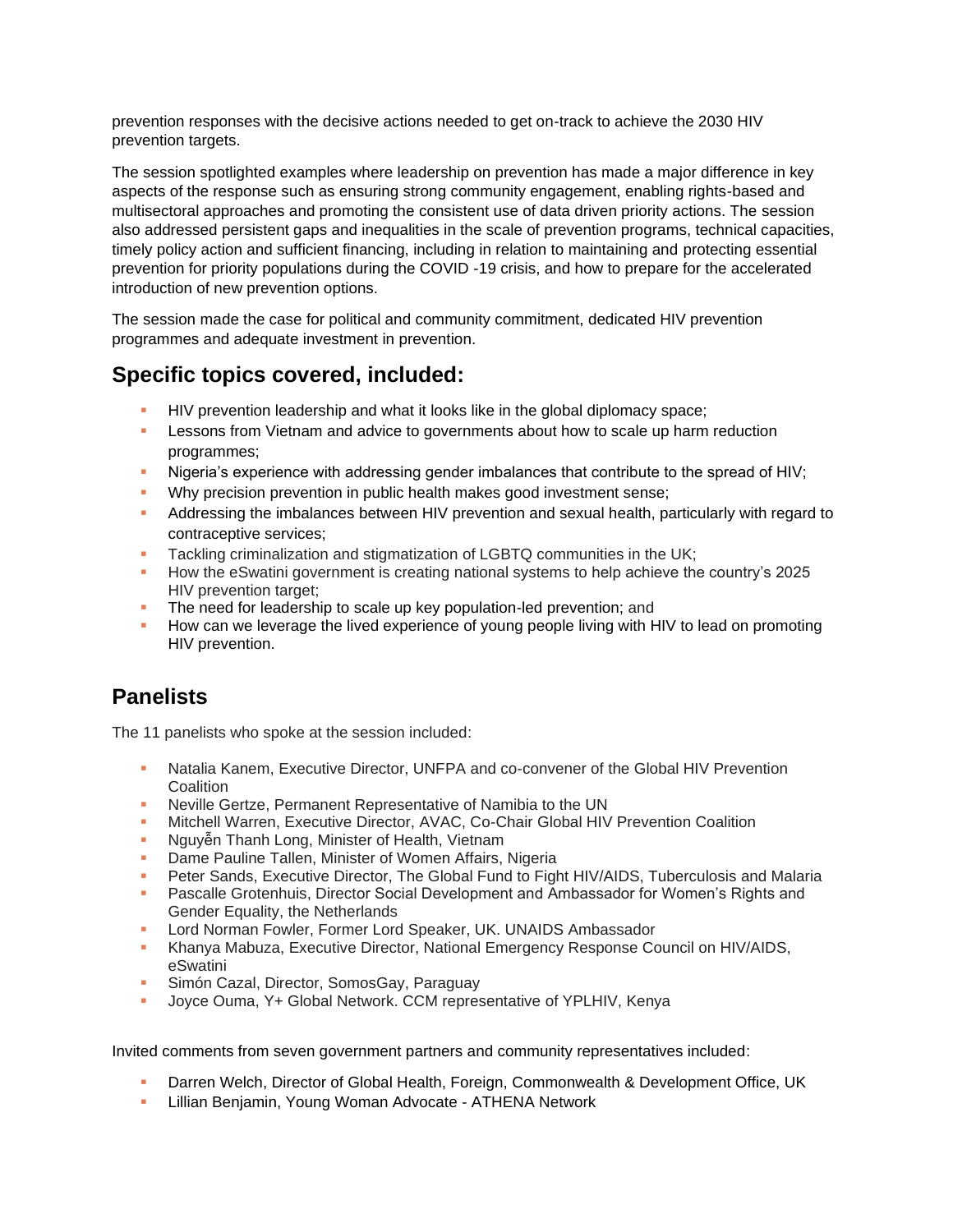- **Happy Assan, Executive Director, Tanzanian Network of People Who Use Drugs**
- **EXECT:** Fatma Iddi, National Coordinator, FEMISS, South Sudan
- **EXECT** Alexa Dominich, chair of Transvoice, a community-based organization of trans women in Indonesia
- **Nittaya Phanuphak, Executive Director, Institute of HIV Research and Innovation in Bangkok**
- Edwin Bernard, Executive Director, HIV Justice Network

Full statements can be accessed on the Global Prevention Coalition website <https://hivpreventioncoalition.unaids.org/meeting/hlm-2021-prevention-side-event/>

#### **Key Points:**

Key points that emerged from the high-level session include:

- **Prevention leadership means looking at the evidence** and creating an environment to accelerate action for change through changing laws and policies to ensure access to information, services, justice and inclusion; changing attitudes to reduce stigma and discrimination; and changes towards gender equality and increased opportunities (Natalia Kanem).
- **· The global diplomacy space is taking action and shaping up.** Over the past 11 years, significant progress has been made on initiatives to expand and scale up prevention. A crucial priority has been to **scale up domestic funding to the HIV response** which is critical to our global prevention strategy (Neville Gertze).
- **People should be at the centre of a global comprehensive, integrated and sustained AIDS response.** We need to scale up testing and treatment programmes and develop the programmes and policies and the leadership needed to deliver on our target of fewer than 400 000 new infections by 2025 (Mitchell Warren).
- **Methadone maintenance therapy programmes have helped to bring down infections.** In Vietnam, 15 years ago, HIV prevalence among people who inject drugs (PWIDs) was around 30%. This is now only 10%, with an annual incidence of just 0.4% (Nguyễn Thanh Long).
- **Eswatini has reached 66% of its prevention target of 75%.** This has been done using a multisectoral approach that comprises civil society, technical working groups and the public sector/government to ensure that all population groups receive HIV prevention information (Khanya Mabuza).
- **We need a global "Double Dutch" approach to contraception.** The Netherlands uses the dual protection of unwanted pregnancies and sexually transmitted diseases, including HIV, through the combined use of pills and condoms (Pascalle Grotenhuis).
- **Political commitment is invaluable.** In Nigeria, gender inequalities are a major contributing factor to the slow decline in HIV infections, which decreased by only 13% over 10 years from 2010-2019. The Ministry of Women Affairs is active in raising national consciousness of the urgent need to address gender-based violence through initiatives such as setting up a genderbased violence reporting dashboard and strengthening the capacity of national agencies to collect and harmonize GBV data at federal and state levels (Dame Pauline Tallen).
- **Discrimination against LGBTQ communities is wrong.** One of the most powerful barriers to people coming forward for testing has been the fear of stigma, but this barrier was reduced once homosexuality was accepted by the law in the UK. Campaigns by voluntary groups and the work